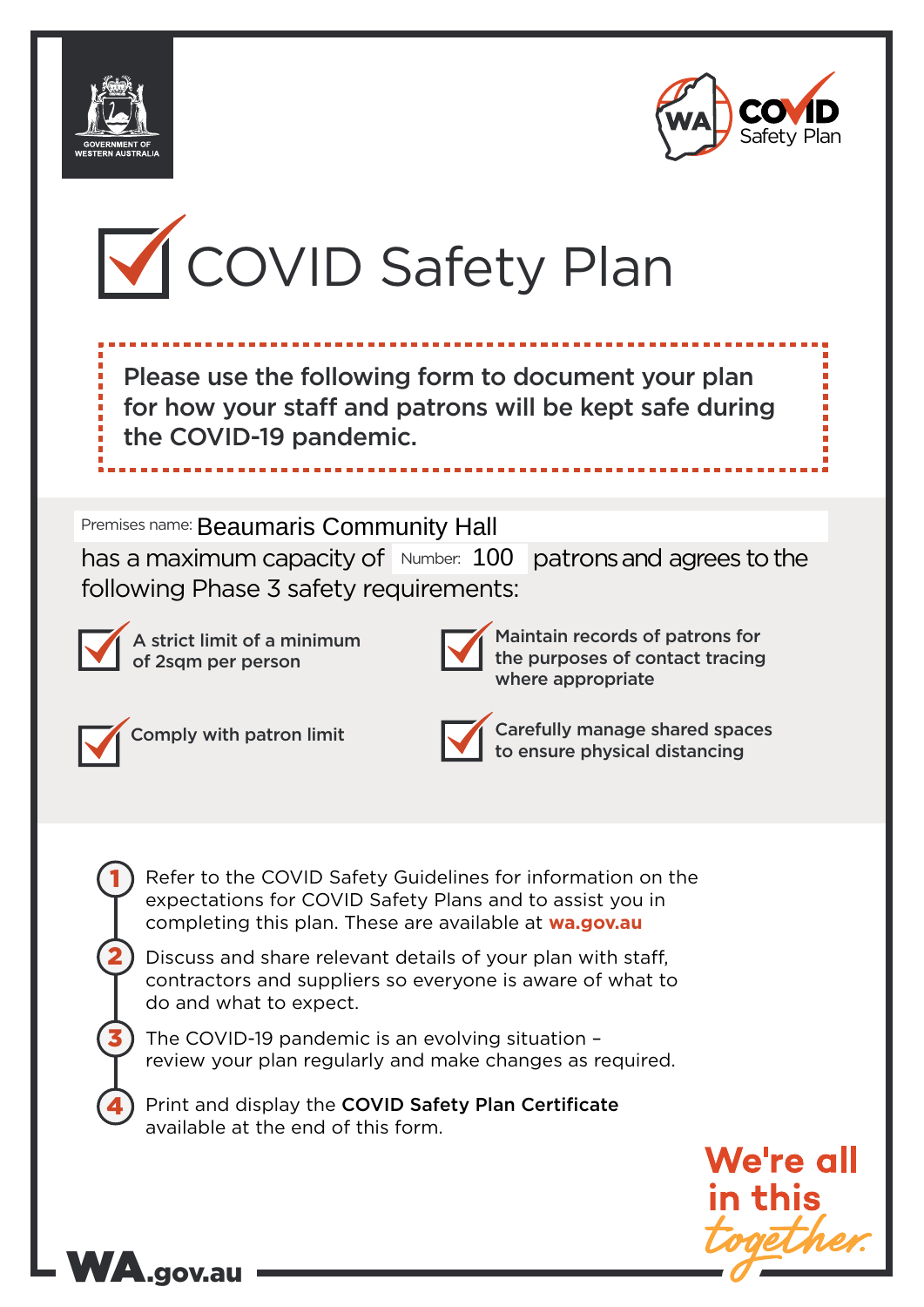| <b>Premises details</b> |                                 |                  |                        |
|-------------------------|---------------------------------|------------------|------------------------|
| Premises name:          | <b>Beaumaris Community Hall</b> | Prepared by:     | <b>BCBC Leadership</b> |
| Type of premises:       | <b>Community Hall</b>           | Position title:  | Pastor                 |
| Street address:         | 66 Constellation Dr Oceanreef   | Completion date: | 16-6-2020              |
| Contact no:             | 0432969650                      | Revision date:   | 16-7-2020              |
| Email:                  | mark@bcbchurchwa.org            |                  |                        |

**\*** For the sections below, please complete the form and attach additional pages or information as required.

**1. Physical distancing**

• What will be done to implement physical distancing guidelines?

**Consider:** physical distancing for staff and patrons; occupancy limits based on 2sqm requirements; management of waiting areas etc.

The Beaumaris Community Hall main hall has an area of 241 meters squared as such it can accommodate the 100 people allowable under state law with 2meters squared for each person. see attached map. We will space the chairs in the hall out giving each person 2m squared The foyer area is 56 meters squared. We will have 2 welcomer's in this area who will welcome visitors to Church and make sure that people continue to move through the foyer area into the main hall. The welcoming team will ensure that there are never more than 16 people in this area at one time. 2 welcome r's and 14 others.

We will take the role each Sunday in order to keep a record of patrons.

The welcomer's will keep count of attendees and let people know that they may not enter when the limit of 100 people has been reached. Social distancing markers will be placed on the floor.

## **2. Hygiene**

• How will you ensure required hygiene standards are maintained?

**Consider:** hygiene protocols and practices; supply of cleaning and sanitiser products etc.

We will provide hand sanitizer in the foyer and ask all who attend to use it on their hands before entering.

We will comply with the city of Joondalup cleaning and santization requirements for the hall. We will clean the floors, chairs, tables and working surfaces before and after we gather.

We will supply disinfectants and cleaning products.

We will provide social distancing markers on the floors and remind all who attend to maintain safe distancing during our meeting times.

If people would like to socialize after the service they can do so outside the community hall.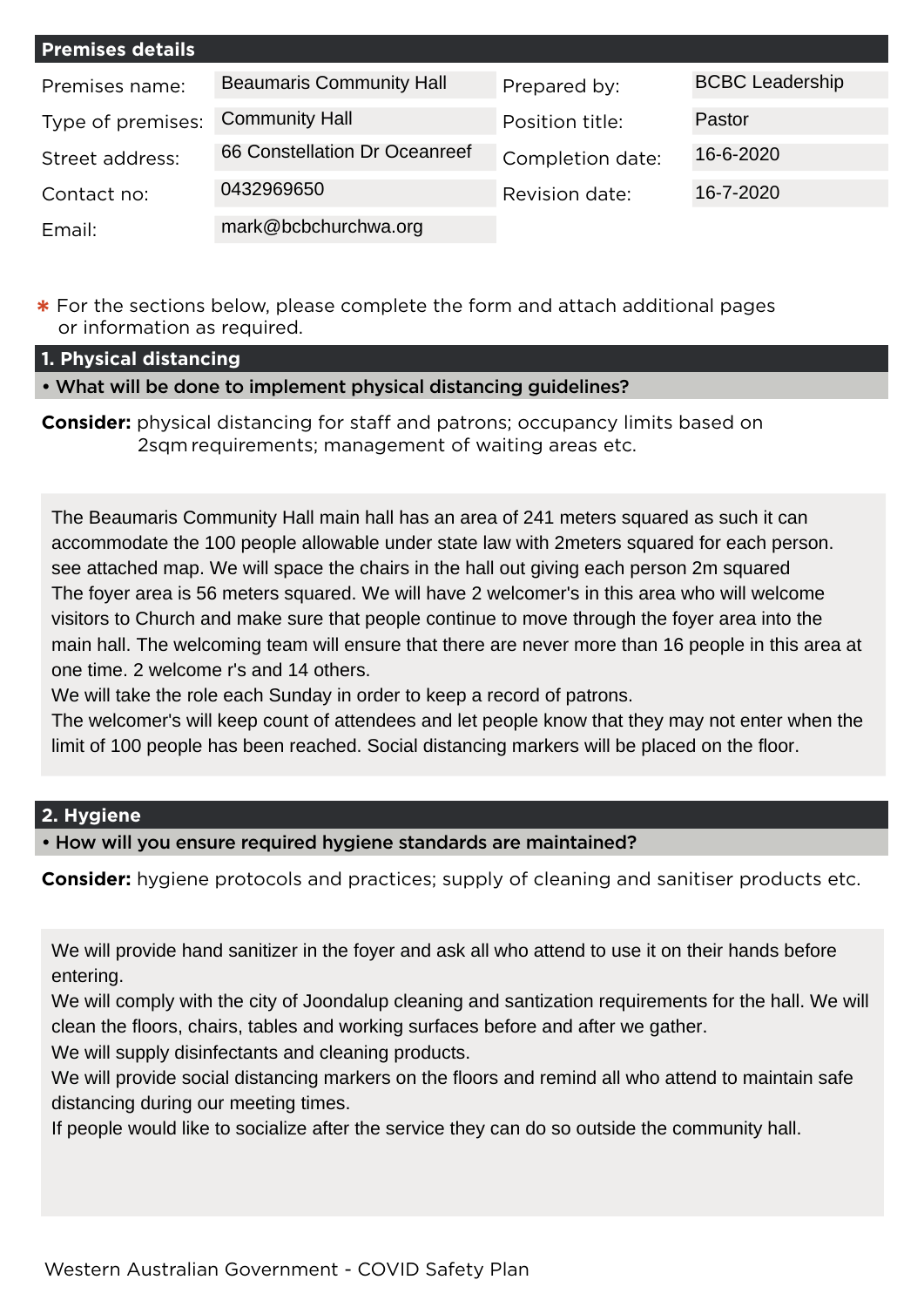### **3. Training and education**

• How will you ensure all your workers know how to keep themselves and others safe from exposure to COVID-19?

**Consider:** staff training; records of training; additional education; signage; guidance material etc.

We will send this plan as well as a more detailed training letter to our volunteers in order to make them aware of the new protocols and procedures we need to follow each Sunday.

This will include the welcoming team, the set up team, the pack away and cleaning team and the kitchen team.

Each team that serves on a Sunday will be given on site training

We will put up signage in the foyer and hall reminding people to maintain social distancing, to wash their hands regularly and to stay Covid safe.

### **4. Compliance**

• I am aware that in addition to the legal obligations arising from the Emergency Management Act 2005 and the Directions made under that Act, I must continue to comply with relevant existing legislation and regulations, including WorkSafe legislation.

| ∼ | 7 |  |
|---|---|--|
|   |   |  |

### **Comments:**

At this time we will not be offering any hot drinks after the service but if at a later date, when we review this plan or government regulations change, we decide to do this we will comply with all regulations regarding the safe handling of food.

#### **5. Response planning**

• How will you respond to an exposure or suspected exposure to COVID-19 within your premises?

**Consider:** records of patrons; cleaning procedures; referrals to relevant authorities; regular review of procedures etc.

We will notify the church community not to attend if they have any symptoms of illness.

We will ask anyone who exhibits signs of illness on the day to return home.

We will inform the church that anyone who has had an exposure of suspected exposure to Covid 19 to notify the church of this fact, to be tested and to self isolate for 2 weeks.

If we have any reports of exposure or suspected exposure we will notify the health department and the city of Joondalup.

If we have any reports of exposure or suspected exposure to covid 19 we will notify the church of the report and will not meet as a church for 2 weeks